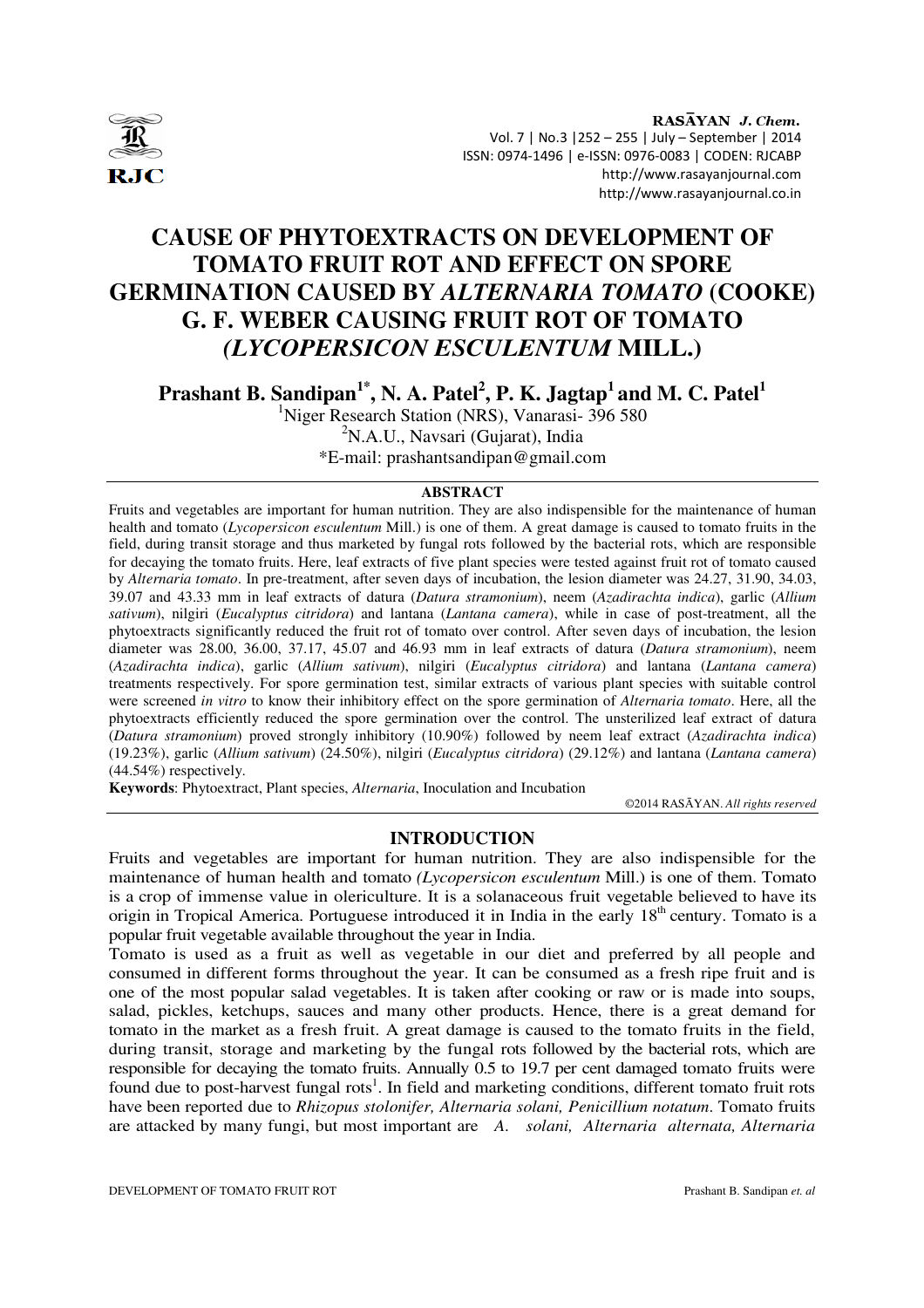RASAYAN J. Chem. Vol. 7 | No.3 |252 – 255 | July – September | 2014

*tomato, Nicotianae* spp*., Phytophthora* spp*.*, *Fusarium roseum Fusarium solani, Penicillium italicum, Aspergillus niger, Fusarium chlamydosporium, Penicillium digitatum, R. stolonifer, Penicillium expansion and P. oxalicum.* 

#### **EXPERIMENTAL**

Phytoextracts of datura *(D. stramonium),* neem (*A. indica),* nilgiri *(E. citriodora),* garlic (*A*. *sativum)*  and lantana *(L. camara)* were tested. The fresh leaves were brought to laboratory and thoroughly washed with tap water and then with sterile distilled water and air dried. One hundred gram leaves were crushed in grinder mixer by adding 100 ml distilled water to obtain 1:1 extract. The phytoextracts, thus obtained were then, filtered through double layered sterile muslin cloth and the phytoextracts healed up to 40 °C. In case of pre-treatment, semi-ripe fruits were first dipped in the solution of the above different phytoextracts separately for five minutes, air dried and 12 hrs later, treated fruits were inoculated with. *A*. *tomato* by cork wounding method. In post- treatment, tomato fruits were inoculated by cork wounding method with *A*. *tomato* and 12 hrs later, the inoculated fruits were dipped into different phytoextracts separately for five minutes. The untreated inoculated fruits served as control. All these fruits were placed separately in sterilized, loosely tied polythene bags with a piece of sterilized wet absorbent cotton inside each bag and bagged fruits were kept at  $28 \pm 2$  °C for seven days. Each treatment was replicated for three times and three fruits were kept in each replication. Observations on fruit rot development were recorded after three, five and seven days of incubation.

For the spore germination test, spore suspension was prepared from seven days old culture of *A. tomato* grown on PDA medium in sterile distilled water. The suspension was examined under microscope in the low power magnification (100 X) and was adjusted to about 25 spores per microscopic field. Equal volume of spore suspension and phytoextract (1:1, 1:2 and 1:4) were mixed thoroughly in watch glasses. From, this, one drop of the suspension was placed on the slide and equal quantity of spore suspension and sterile distilled water served as control. All the slides were then placed in an inverted position in moist chambers. Spore germination was recorded under microscope in ten microscopic fields after 24, 36 and 48 hrs of incubation. Observations were tabulated and analyzed statistically. Percent spore germination was calculated by using following formula<sup>2</sup>-

Percent spore germination  $=$  [Germinated spores / Total number of spores  $\vert$  X 100

# **RESULTS AND DISCUSSION**

Many phytoextracts are known to have inhibitory effect on the growth and sporulation of various fungi. This information is certainly useful in exploiting inhibitory principle for developing botanical fungicides for the plant disease management. In the present investigation, five unsterilized extracts of various plant species with suitable control were screened in *vitro* to know their inhibitory effect on the spore germination of *A. tomato.* 

#### **Pre-treatment effect of different Phytoextracts on development of Tomato fruit rots**

Leaf extracts of five plant species were tested against fruit rot of tomato caused by *A*. *tomato.* To know the efficacy of leaf extract of these plant species, semi-ripe healthy tomato fruits of equal size were first treated with different phytoextracts and after 12 hrs of incubation, they were inoculated with *A. tomato*. All the phytoextracts significantly reduced the fruit rot development over control. Significantly less fruit rot development was observed in the treatments of datura leaf extract followed by neem and garlic leaf extracts after three, five and seven days of incubation. After seven days of incubation, the lesion diameter was 24.27, 31.90, 34.03, 39.07 and 43.33 mm, while diameter of sporulated area was 14.00, 15.78, 21.43, 32.54 and 33.53 mm in leaf extracts of datura, neem, garlic, nilgiri and lantana treatments, respectively. In untreated fruits (control), the lesion diameter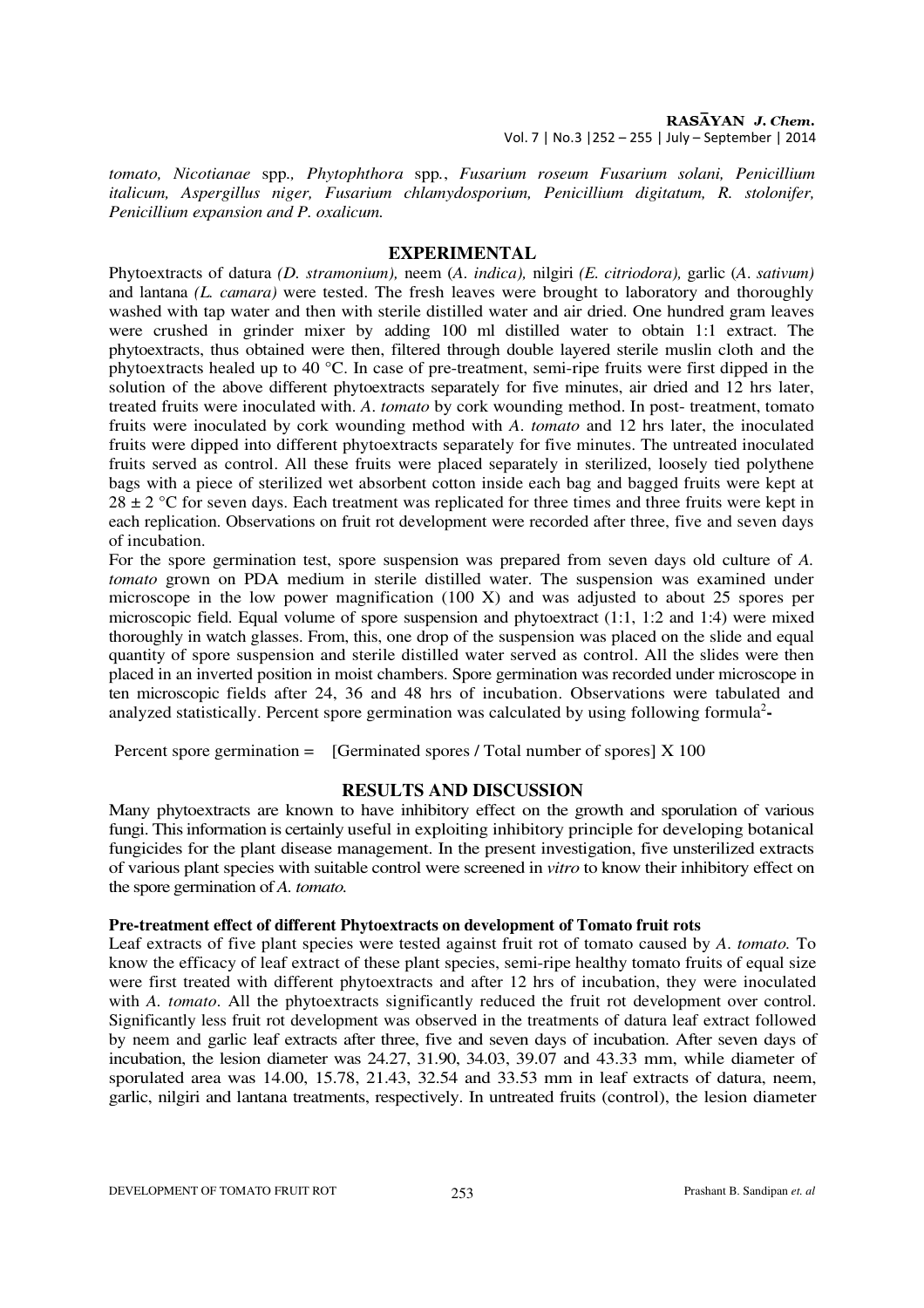and diameter of sporulated area were 46.33 and 34.10 mm, respectively after seven days of incubation.

# **Post-treatment effects of different Phytoextracts on development of Tomato fruit rot**

The phytoextracts tried as pre-treatment were also tested as post- treatment against fruit rot of tomato caused by *A. tomato.* The semi-ripe healthy tomato fruits of equal size were inoculated first with *A. tomato* and after 12 hrs of incubation; they were treated with the different phytoextracts.

All the phytoextracts significantly reduced the fruit rot of tomato over control. Un-sterilized leaf extract of datura was most effective followed by leaf extract of neem and garlic in controlling the fruit rot of tomato due to *A. tomato.* After seven days of incubation, the lesion diameter was 28.00, 36.00, 37.17, 45.07 and 46.93 mm, while diameter of sporulated area was 14.00, 18.90, 21.17, 28.03 and 35.10 mm in leaf extracts of datura, neem, garlic, nilgiri and lantana treatments, respectively. While, the lesion diameter and diameter of sporulated area were 48.46 and 36.10 mm, respectively in control after seven days*,* of incubation. Leaf extracts of neem and garlic at 1:1 concentration were equally effective in reducing fruit rot of tomato after seven days of incubation.

Patel (1991) tested phytoextracts of 19 species against *A*. *alternata* and reported that maximum inhibition by the turmeric rhizome (53.07 %) followed by datura leaf extract (52.24 %). Thakur *et al.* (1991) revealed that *D*. *metel* showed maximum antifungal activity of fungal growth of *M*. *roridum* and *A. alternata.*

#### **Spore germination test**

All the phytoextracts significantly reduced the spore germination over the control, while significantly less spore germination was observed in datura leaf extract at all the concentrations tested after 24, 36 and 48 hrs of incubation. After 48 hrs of incubation, 16.90, 15.23 and 21.29 per cent spore germination was obtained in the 1:1, 1:2 and 1:4 concentrations of datura leaf extract, respectively. Neem leaf extract was found next best in which spore germination was 19.23, 27.72 and 37.86 per cent in 1:1, 1:2 and 1:4 concentrations, respectively followed by garlic leaf extract which showed spore germination of 24.50, 38.53 and 43.26 per cent in 1:1, 1:2 and 1:4 concentrations, respectively. The spore germination was 29.12, 41.50 and 50.98 per cent in 1:1, 1:2 and 1:4 concentrations of nilgiri leaf extract, respectively. Unsterilized leaf extract of lantana was found least inhibitory. While, 66.73 per cent spore germination was observed in the control.

Similarly, Shekhawat and Prasad (1971) observed 100 and 64 per cent inhibition of spore germination of *A. tennis* over the control (22.6 %) from the five per cent (w/v) leaf extracts of *A. cepa*  and *A. sativum,* respectively, probably due to presence of allicin in *A*. *sativum* and protocatochuic acid and catechol in *A. cepa.* Karade and Sawant (1999) tested extracts of 12 medicinal and wild plants against *A*. *alternata* and observed 10 spore germination in leaf extract of *A*. *sativum* and minimum spore germination was inhibited with the leaf extract of *L. camara.* Thus, the present investigations are in confirmation with the findings of above research workers.

#### **CONCLUSION**

In both pre and post treatment, datura extract was found most effective followed by leaf extracts of neem, garlic and nilgiri while, unsterilized leaf extract of lantana was found least inhibitory. Pre-treatment was found more effective than the post-treatment. While, in case of spore germination test, unsterilized leaf extract of datura proved strongly inhibitory (10.90 %) followed by neem leaf extract (19.23 %) at 1:1 concentration after 48 hrs of incubation.

# **ACKNOWLEDGEMENT**

Author thanks Dr. S. R. S. Dange Sir (Retd. Prof & Head), Dept. of Plant Pathology, C. P. College of Agriculture, SDAU for providing the required facility for the conducting the experiment.